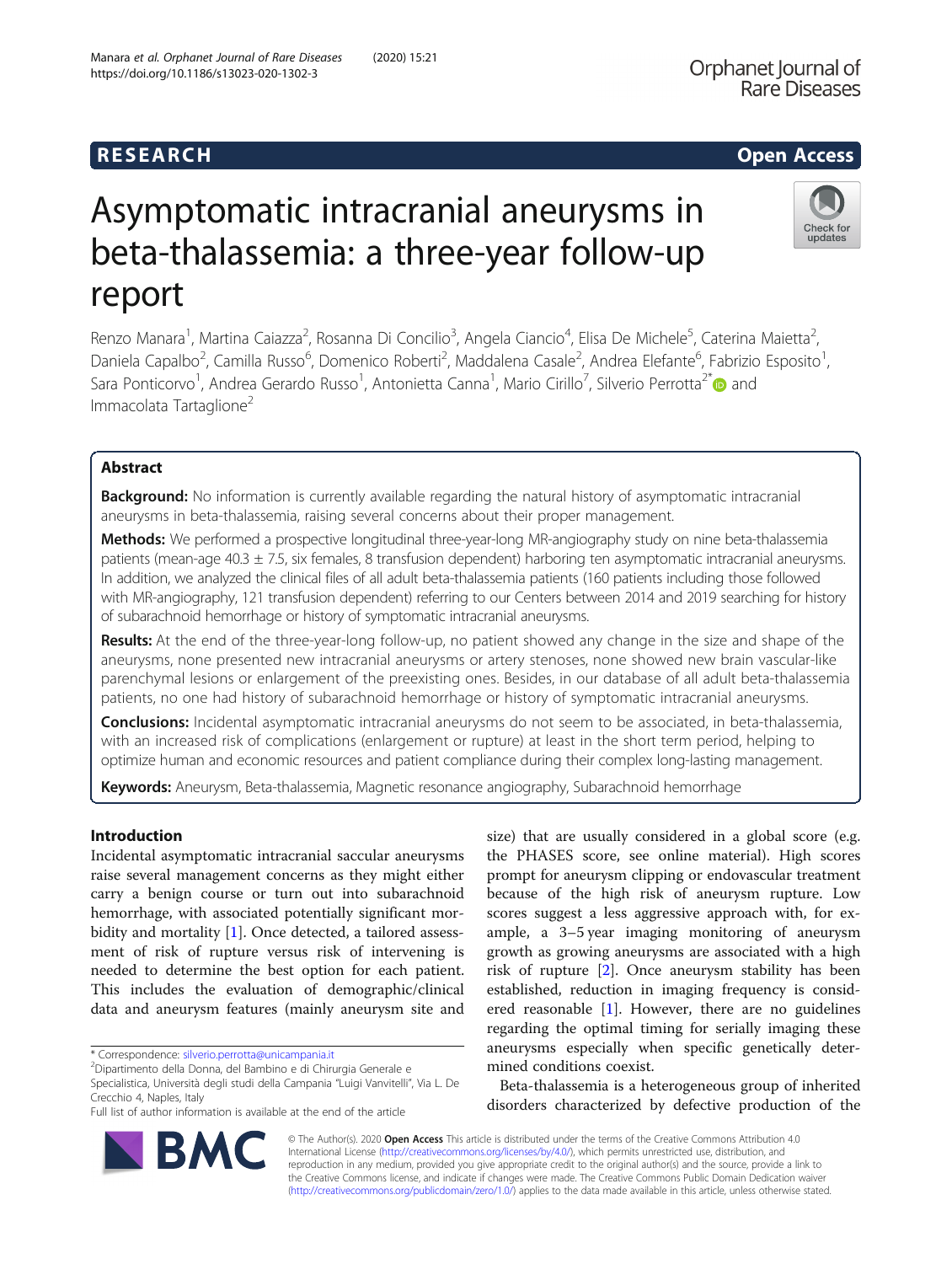beta chain of hemoglobin. This condition has been repeatedly associated to early brain cerebrovascular involvement [[3,](#page-3-0) [4\]](#page-3-0) because of multiple coexisting diseaserelated putative risk factors of cumulative neural tissue injury [\[5](#page-3-0), [6\]](#page-3-0). In addition, beta-thalassemia patients often undergo splenectomy that has been associated, at least in non-transfusion dependent beta-thalassemia (NTDT) patients, to an increased rate of intracranial artery stenoses and aneurysms [[7\]](#page-3-0). The latter have been found in 5/29 (17.2%) splenectomized NTDT adults in the first observational transverse MR-angiography study [\[7](#page-3-0)]. However, this finding was not confirmed by subsequent case-control studies which reported no cases of intracranial aneurysms in 80 thalassemia patients (transfusion dependent, NTDT and E-beta-thalassemia patients) [\[8](#page-3-0)] or no significantly increased incidence rate in 73 transfusion dependent and NTDT beta-thalassemia patients compared to healthy controls (9.3% vs 8.9%, respectively) [[9\]](#page-3-0). Beside the unsolved issue of an increased incidence rate of intracranial aneurysms, no information is currently available regarding their natural course, whenever they are incidentally discovered. While symptomatic or high PHASES score aneurysms would likely undergo prompt endovascular or surgical treatment, so far, the proper management of small incidental asymptomatic aneurysms in beta-thalassemia patients remains unknown.

For this reason, we investigated beta-thalassemia patients harboring asymptomatic intracranial aneurysms referring to our Centers by means of non-invasive MRangiography three years after aneurysm detection thus providing the first report of their natural course. In addition, we reviewed the current literature and analyzed the clinical files of all adult beta-thalassemia patients referring to our Centers in the last 5 years searching for history of subarachnoid hemorrhage or history of symptomatic intracranial aneurysms.

## Material and methods

## Study population

Nine patients (mean-age  $40.3 \pm 7.5$ , age-range  $26-49$ , 6/9 females, 8/9 TDT; see Additional file [1](#page-3-0): Table S1) referring to our four Centers in South Italy (Napoli, Salerno, Nocera Inferiore, Matera) were found to harbor asymptomatic intracranial aneurysms and were considered in this follow-up study. No beta-thalassemia patient underwent any specific treatment as aneurysms were all asymptomatic, relatively small (range 2-5 mm) and had imaging and clinical features leading to a very low PHASES score (all had PHASES score = 0 but a patient harboring a distal middle cerebral artery aneurysm receiving a score of 2) generally associated with low risk of rupture. One patient carried a successful pregnancy between the first MR-angiography and the subsequent MR follow-up.

We investigated the clinical files of all the adult betathalassemia patients followed in the last 5 years (2014– 2019) in the above mentioned referral Centers (160 patients, 121/160 TDT) searching for history of cerebral aneurysm complications.

### MR-angiography

All patients underwent non-invasive aneurysm diagnosis on the same 3 T MR-scanner (MAGNETOM Skyra, Siemens, Erlangen Germany) by means of 3D-multi-slab Time of Flight sequence (TR/TE 21/3.43 ms; voxel-size 0.6\*0.6\*0.7 mm; field of view 200 mm; numbers of partitions 120; number of partitions/slab 40; acquisition-time 3 min 34 s) [[9](#page-3-0)].

After three years, eight patients had MR-angiography on the same MR scanner with the same sequence, while one had follow-up MR-angiography on a different 1.5 T MR-scanner.

Both partition images and 3D maximum intensity projection reconstructions were evaluated by the same neuroradiologist (RM) with experience in cerebrovascular and intracranial vascular disorders.

The study protocol also included a 3D fluid attenuated inversion recovery (FLAIR, TR/TE/TI 5000/387/1800 ms; voxel-size 1\*1\*1 mm; echo-train length 278; field of view 230; acquisition-time 4 min 32 s). Axial, coronal and sagittal multiplanar reconstructions of the whole brain were obtained (slice thickness 3 mm without interslice gap).

#### Literature review

All published studies dealing with intracranial aneurysms or subarachnoid hemorrhage in beta thalassemia were searched in [www.pubmed.com](http://www.pubmed.com) and [www.google.com](http://www.google.com) using "beta-thalassemia" and "intracranial aneurysm" or "subarachnoid hemorrhage". The retrieved articles were analyzed and non-pertinent studies were excluded. The search was thereafter extended to the references of the identified papers.

The study protocol was approved by the local Ethical Committee and contrast medium was not used for MRangiography. All patients gave their written informed consent.

## Results

At the 3-year MRI and MR-angiography follow-up, no patient showed any change in the size and shape of the aneurysms, none presented new intracranial aneurysms or artery stenoses, none showed new white matter lesions or enlargement of the preexisting ones (see Additional file [1](#page-3-0): Table S1).

Besides, in our database of all adult beta-thalassemia patients referring to our Centers in the last 5 years no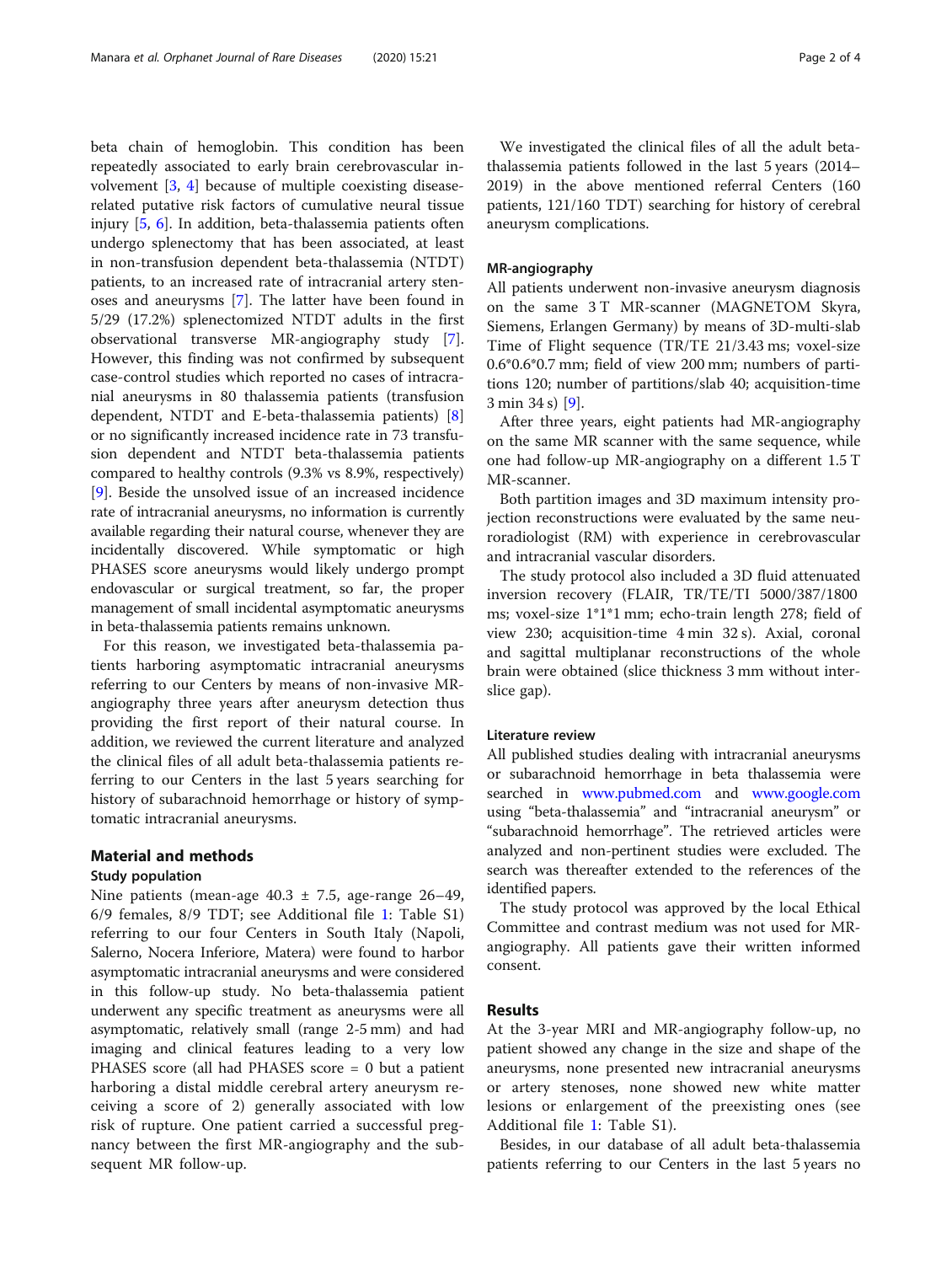patient had history of subarachnoid hemorrhage or history of symptomatic intracranial aneurysms.

#### **Discussion**

This longitudinal MR-angiography study shares our experience regarding the natural history of asymptomatic incidental intracranial aneurysms in beta-thalassemia. According to our findings, intracranial aneurysms with low PHASES scores  $(\leq 2)$  might be safely handled conservatively also in beta-thalassemia patients. In fact, none of 10 intracranial artery aneurysms (nine beta-thalassemia patients) followed-up during the study showed any change in size and shape in the three years after their detection. In addition, none among the 160 adult beta-thalassemia patients referring to our Centers in South Italy had history of previous subarachnoid hemorrhage, i.e. the most common and feared complication of intracranial aneurysms. Therefore, Italian beta-thalassemia patients treated according to the current guidelines not only do not seem to have an increased risk of cerebrovascular changes including intracranial aneurysms, [\[9](#page-3-0), [10](#page-3-0)] but also, when the latter are detected incidentally, they do not seem to present signs of short-term evolution.

The literature review about intracranial aneurysms in beta-thalassemia reveals that data are strikingly scarce and controversial. Even though beta-thalassemia patients had shown a high rate of intracranial aneurysms (17.2%) [[7](#page-3-0)] the study lacked a control group, it was not confirmed by subsequent larger case-control studies, [[8,](#page-3-0) [9](#page-3-0)] and it considered a subgroup of patients (NTDT patients) undergoing a specific surgical procedure (splenectomy) that is nowadays more and more delayed or even prevented. Therefore, the current literature leaves still unsolved whether such a high rate of intracranial aneurysms were limited to environmental, treatment or genetic factors of a specific world region or it truly unveiled a disease-related

vascular vulnerability of adult beta-thalassemia patients. Indeed, a few cases of subarachnoid hemorrhage, [\[11](#page-3-0)–[13](#page-3-0)] have been already reported in beta-thalassemia, apparently supporting the suspicion of an increased aneurysm-related jeopardy. However, we found no cases of subarachnoid hemorrhage in the clinical life-long history of our whole adult beta-thalassemia population, suggesting that its occurrence is at least not so common when investigated systematically. In addition, none of the beta-thalassemia patients with subarachnoid hemorrhage reported in the literature had angiographic evidence of intracranial aneurysm as the cause of intracranial bleeding (two of them had moyamoya disease while the third patient had normal angiography findings).

#### Limits of the study

As reported in the Table 1, one patient performed autonomously the follow-up MR-angiography with a 1.5 T MR-scanner, i.e. with a scanner different than that used for aneurysm detection three years before and different than that used for all other study patients. However, MRangiography is a robust sequence and the quality of the 1.5 T MR-angiography was preliminarily judged adequate for the study purposes before its inclusion in the analysis. Considering the rarity of beta thalassemia condition, its even rarer coexistence with intracranial aneurysm and the lack of information on this issue in the literature, the exclusion of this patient would have omitted precious data on the natural history of incidentally detected intracranial aneurysm in beta thalassemia. In general, the limited sample size of both the whole group of beta-thalassemia patients and the subgroup harboring intracranial aneurysms represents the main limit of this study. However, this is the first report on the follow-up of asymptomatic intracranial aneurysms in beta-thalassemia and the first investigation (including an exhaustive literature search) on

Table 1 Characteristics of beta-thalassemia patients harboring intracranial aneurysms; intracranial aneurysm main features at diagnosis and at 3-year MR-angiography follow-up

| Hemoglobin genotype  | Age <sup>a</sup> (years) | Sex | $\beta T$ -Ph | Size (mm)        | Side | Splen.    | Aneurysm location(s) | Aneurysm treatment | MRA follow-up (3 years) |
|----------------------|--------------------------|-----|---------------|------------------|------|-----------|----------------------|--------------------|-------------------------|
| $\beta$ 0/ $\beta$ + | 26                       | F.  | <b>NTDT</b>   | 2mm              | R    | Yes       | carotid-ophthalmic   | Observation        | Unchanged               |
| unknown              | 41                       | F.  | TDT           | $2 \, \text{mm}$ |      | Yes       | carotid-ophthalmic   | Observation        | Unchanged               |
| unknown              | 40                       | F.  | TDT           | 4 mm             | R    | <b>No</b> | carotid-ophthalmic   | Observation        | Unchanged               |
| unknown              | 34                       | F.  | TDT           | 4 <sub>mm</sub>  |      | Yes       | carotid-ophthalmic   | Observation        | Unchanged               |
| β0/ααα               | 43                       | M   | TDT           | 5 <sub>mm</sub>  |      | Yes       | distal M1            | Observation        | Unchanged               |
| unknown              | 44                       | M   | TDT           | 5 <sub>mm</sub>  | R    | Yes       | carotid-ophthalmic   | Observation        | Unchanged               |
|                      |                          |     |               | 2mm              |      |           | carotid siphon       |                    | Unchanged               |
| β0/β0                | 49                       | M   | <b>TDT</b>    | $2 \, \text{mm}$ |      | Yes       | carotid siphon       | Observation        | Unchanged               |
| $\beta$ 0/ $\beta$ 0 | 45                       | F.  | TDT           | 3mm              |      | Yes       | carotid siphon       | Observation        | Unchanged°              |
| unknown              | 46                       | F.  | TDT           | $3 \, \text{mm}$ |      | Yes       | carotid siphon       | Observation        | Unchanged               |
|                      |                          |     |               |                  |      |           |                      |                    |                         |

F female, M male, βT-Ph beta-thalassemia phenotype, NTDT non transfusion dependent thalassemia, TDT transfusion dependent thalassemia, R right, L left, M1 middle cerebral artery main trunk, <sup>o</sup> MRA follow-up performed with a 1.5 T scanner, <sup>a</sup>age at diagnosis